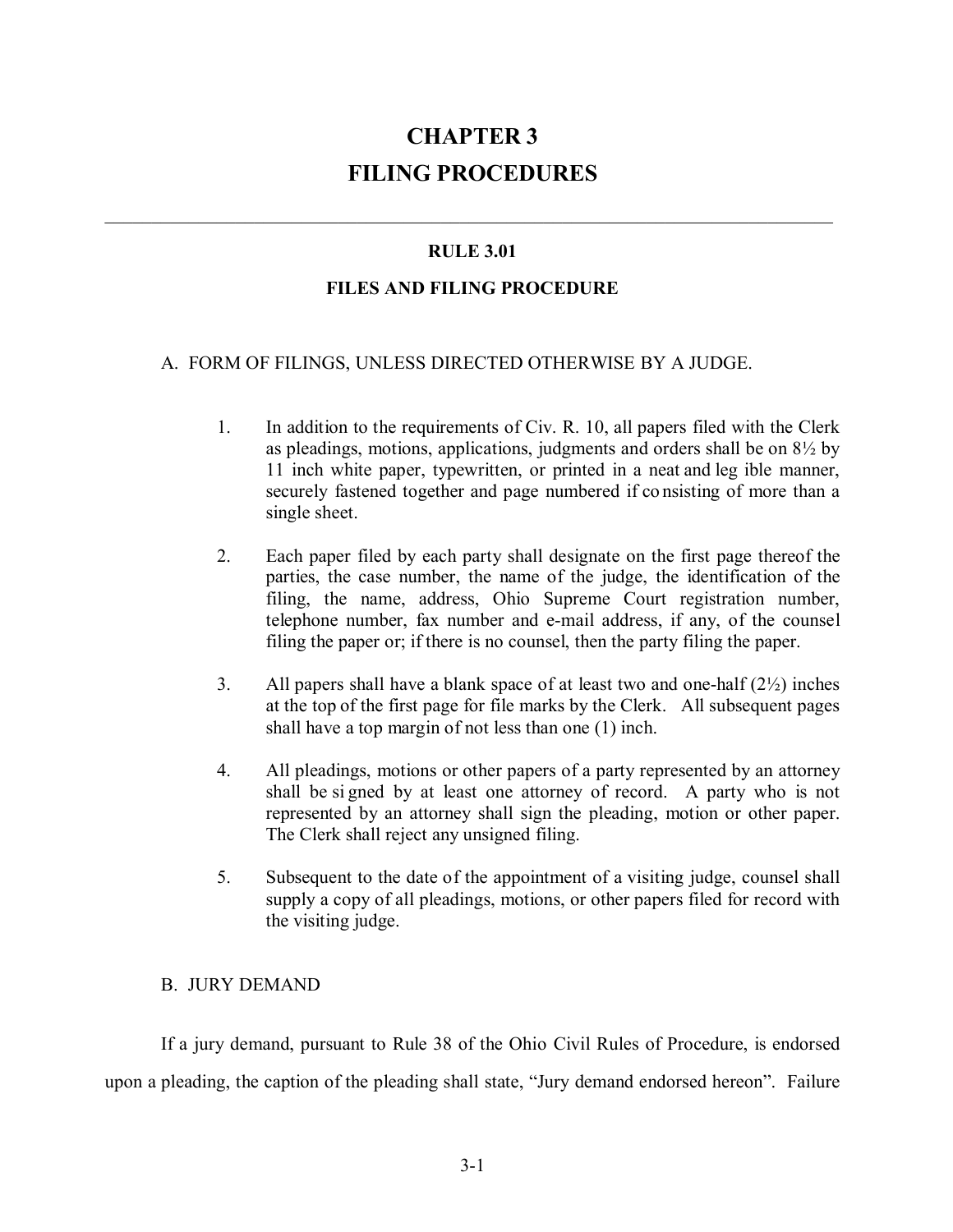to comply with Ohio Civil Rule 38 shall result in the case being tried to the Court and failure to include this statement on the caption shall be a waiver of jury trial, unless the demand for jury is contained in the body of the pleading. (See also, Local Rule (3.02(B)(4)).

#### C. NUMBER OF COPIES TO BE FILED

 Upon the filing of a complaint or any other pleading or motion for which the service of summons by the Clerk of Courts is required, sufficient copies shall be filed so that one copy thereof may be provided to each party.

# D. FILE SHALL REMAIN IN CLERK'S OFFICE

 All papers filed with the Clerk in any action or proceeding shall remain in the Clerk's office except when required by the Court. No case file shall be removed from the Clerk's office by any party or any attorney.

#### E. AMENDING A PLEADING OR MOTION

 Pleadings and motions may be amended at such time and in a manner provided by Civ. R. 15. However, no pleading or motion shall be amended by interlineation or obliteration, except upon leave of court.

# F. FILING WITH CLERK OF COURTS BY ELECTRONIC MEANS

Pleadings and other papers may be filed with the Clerk of Courts by facsimile transmission to the court subject to the following conditions:

- 1. The following documents will not be accepted for fax filing: original wills and codicils, cognovit and promissory notes.
- 2. A document filed by fax shall be accepted as the original filing. The person making a fa x filing need not file any source document with the Clerk of Courts but must, however, maintain in his or her records and have available for production on request by the court the source document filed by fax, with original signatures as otherwise required under the applicable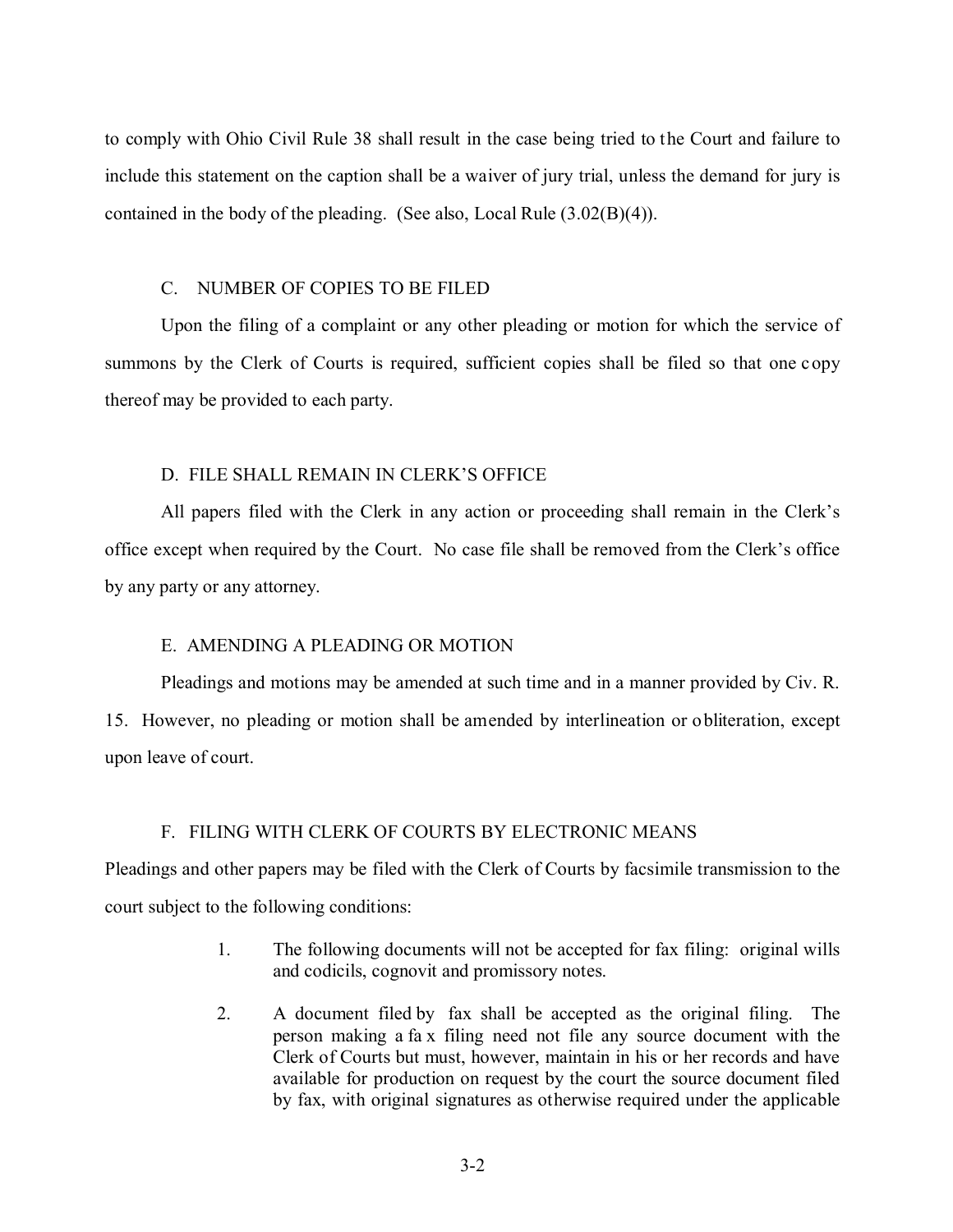rules, together with the original copy of the facsimile cover sheet used for the subject filing.

- 3. The source document filed by fax shall be maintained by the person making the filing until the case is closed and all opp ortunities for appeals are exhausted.
- 4. As used in these Rules, unless the context requires otherwise;
	- (a) A "facsimile transmission" means the transmission of a source document by a system that encodes a docum ent into optical or electrical signals, transmits and reconstructs the signals to print a duplicate of the source document at the receiving end.
	- (b) A "facsimile machine" means a machine that can send and or receive a facsimile transmission.
	- (c) "Fax" is an abbreviation for "facsimile" and refers, as indicated by the context, to f acsimile transmission or to a docu ment so transmitted.
- 5. The person filing a document by fax shall also provide therewith a cover page containing the following information:
	- (a) The name of the court;
	- (b) The title of the case;
	- (c) The case number;
	- (d) The assigned judge;
	- (e) The title of the document being filed (e.g. Defendant Jones' Answer to Amended Complaint; Plaintiff Smith's Response to Defendants' Motion to Dismiss; Plaintiff Smith's Notice of Filing Exhibit "G" to Plaintiff Smith's Response to Defendants' Motion to Dismiss);
	- (f) The date of transmission;
	- (g) The transmitting fax number;
	- (h) An indication of the number of pages included in the transmission, including the cover page;
	- (i) If a judge or case number has not been assigned, state that fact on the cover page;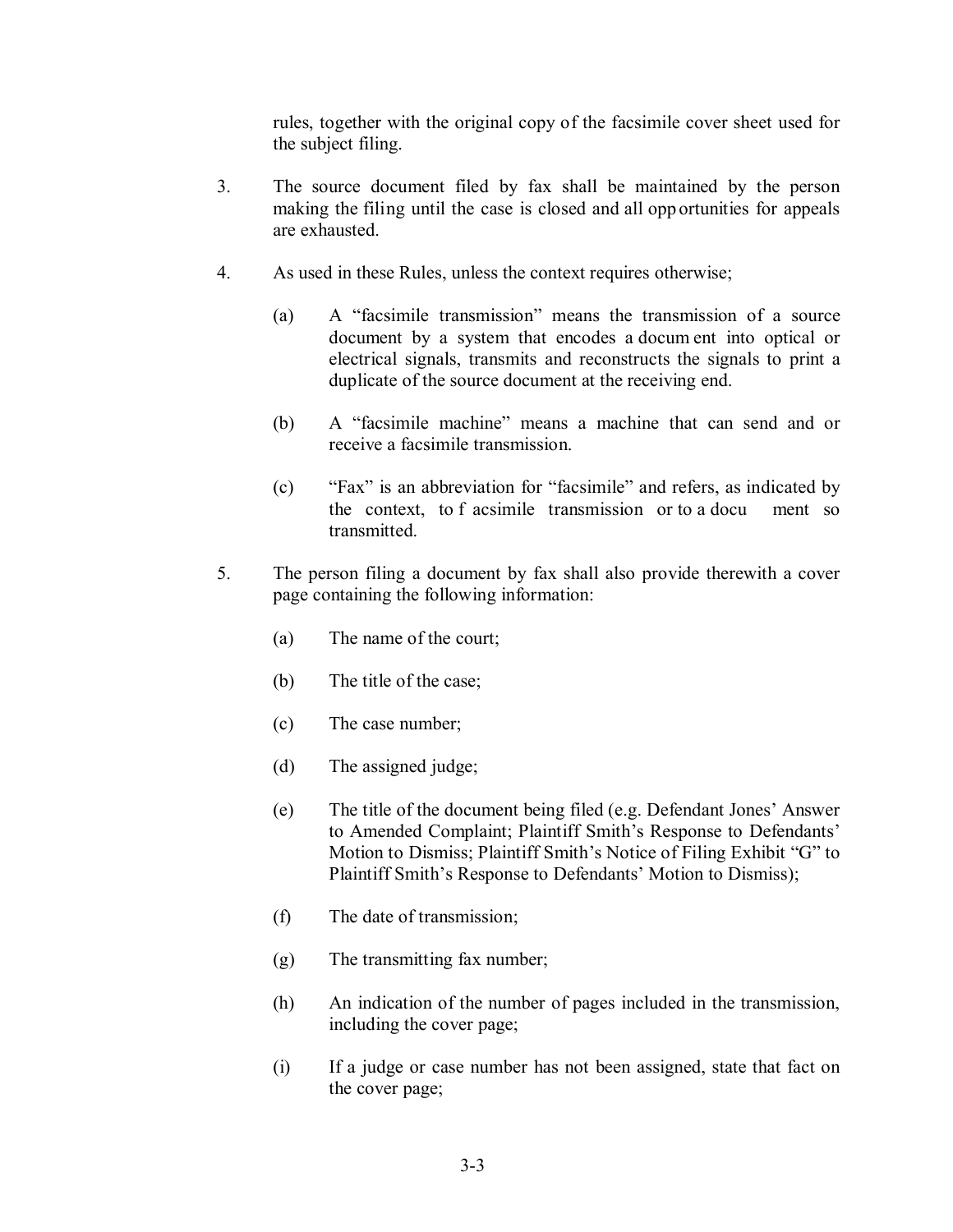- (j) The name, address, telephone number, fax number, Supreme Court registration number, if applicable, and e-mail address of the person filing the fax document if available; and
- (k) If applicable, a statement explaining how costs are being submitted.
- 6. If a document is sent by fax to the Clerk of Courts without the cover page information listed above, the Clerk may, at his/her discretion:
	- (a) Enter the document in the Case Docket and file the document; or
	- (b) Deposit the document in a fi le of failed faxed documents with a notation of the reason for the failure; in this instance, the document *shall not* be considered filed with the Clerk of Courts.
- 7. The document filed by fax shall not exceed twelve (12) pages in length excluding the cover page.
- 8. The Clerk of Courts is not required to send any form of notice to the sender of a failed fax filing. However, if practicable, the Cl erk of Courts may inform the sender of a failed fax filing.
	- (a) A party who wishes to file a signed source document by fax shall either:
		- 1) Fax a copy of the signed source or document, or
		- 2) Fax a copy of the document without the signature but with the notation "/s/" followed by the name of the signing person where the signature appears in the signed source document.
- 9. The Clerk of Courts shall not be required to make additional copies for service. Parties requesting service by the Clerk shall supply the additional copies to be served by the Clerk within seven (7) day s of the facsimile filing.
- 10. A party who files a signed document by fax represents that the physically signed source document is in his/her possession or control.
- 11. Each exhibit to a facsimile produced document that cannot be accurately transmitted via facsimile transmission for any reason must be replaced by an insert page describing the exhibit and why it is missing. U nless the court otherwise orders, the missing exhibit shall be filed with the court, as a separate document, not later than five (5) court days following the filing of the facsimile document. Failure to file the missing exhibits as required by this paragraph may result in the court striking the document and/or exhibit.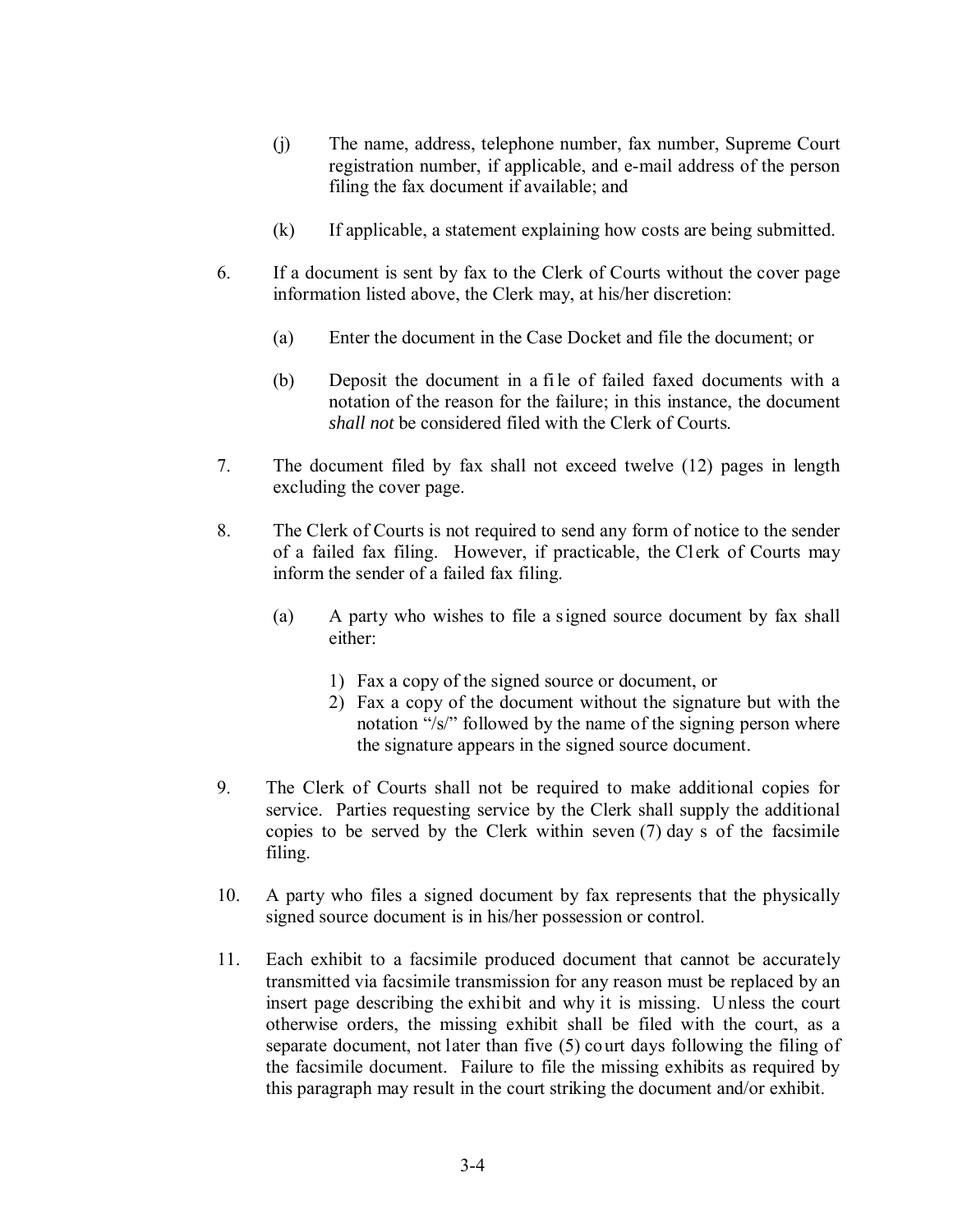- 12. Any exhibit filed in this manner shall be attached to a cover sheet containing the caption of the case which sets forth the name of the court, title of the case, the case number, name of the judge and the title of the exhibit being filed (e.g., Plaintiff Smith's Notice of Filing Exhibit "G" to Plaintiff Smith's Response to Defendants' Motion to Dismiss), and shall be signed and served in conformance with the rules governing the signing and service of pleadings in this court.
- 13. Subject to the provisions of these Rules, all documents sent by fax and accepted by the Clerk shall be considered filed with the Clerk of Courts as of the date and time the Clerk time-stamps the document received, as opposed to th e date and time of the fax transmission. The office of the Clerk of Courts will be deemed open to receive facsimile transmission of documents on the same days and at the same time the court is regularly open for business.
- 14. Fax filings may NOT be sent directly to the court for filing but may only be transmitted directly through the facsimile equipment operated by the Clerk of Courts.
- 15. The Clerk of Courts may, but need not, acknowledge receipt of a facsimile transmission.
- 16. The risks of transmitting a document by fax to the Clerk of Courts shall be borne entirely by the sender. Anyone using facsimile filing is urged to verify receipt of such filing by the Clerk of Courts through whatever technological means are available.
- 17. No document filed by facsimile that requires a filing fee shall be accepted by the Clerk for filing until court cost and fees have been paid. Documents tendered to the Clerk without payment of court costs and fees, or which do not conform to applicable rules will not be filed.
- 18. No additional fee shall be assessed for facsimile filings.

 G. THE COURT MAY DEVELOP RULES FOR OTHER FORMS OF ELECTRONIC FILING.

#### H. FILING VIDEO DEPOSITIONS

The filing of video deposition shall conform to Sup.R. 13, and in addition, a typed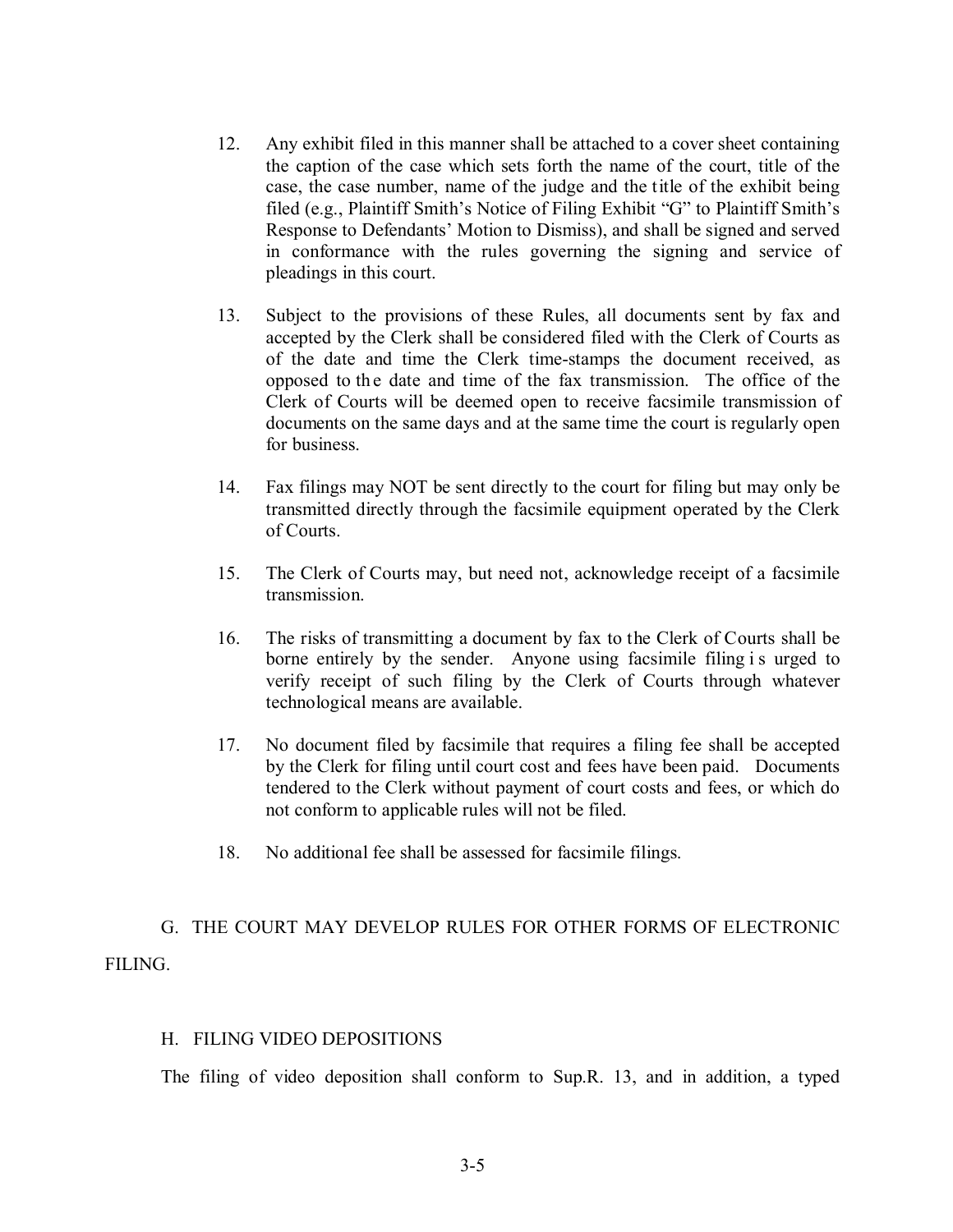certified copy of the transcript and a list of objections shall be filed along with the video deposition. (See also Local Rule 4.13).

# I. SIGNATURE LINE

 All Magistrate's decisions and all orders of the Magistrates and Judges shall have the name of the respective Magistrate or Judge printed or typed below their respective signature line.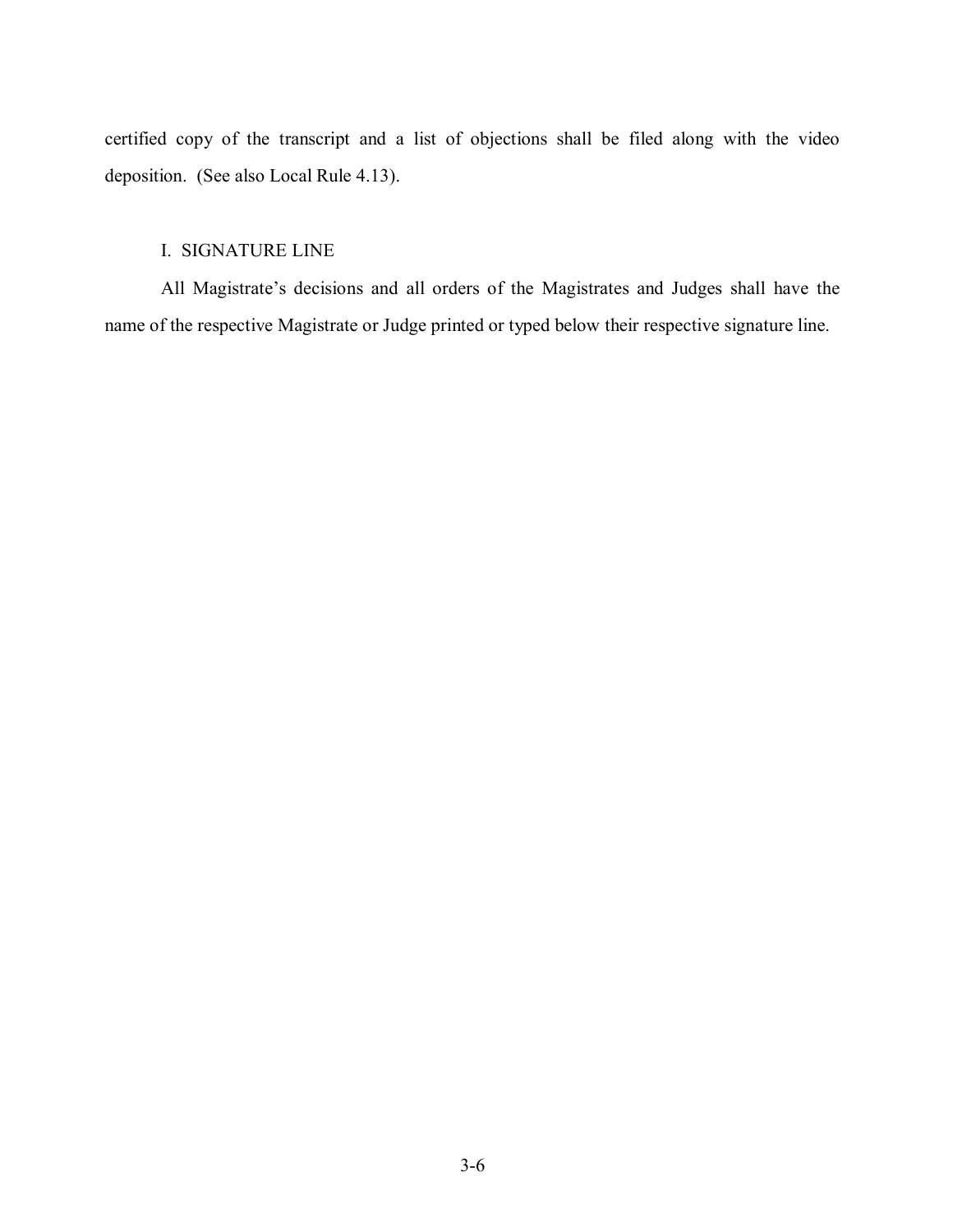#### **RULE 3.02**

# **COSTS AND SECURITY FOR COSTS**

A. No motion to proceed In Forma Pauperis shall be granted by the Court unless there is attached thereto a statement by the attorney for the party executing such affidavit that he or she has not accepted and will not accept any attorney's fees in said cause until the costs are paid or secured to be paid.

 B. Unless a motion to proceed In Forma Pauperis is filed and accepted by the Court or the Court waives deposit for costs or costs, the following amounts shall be deposited with the Clerk of Courts:

- 1. \$228.00 Complaint, Counter-claim, Cross-claim or Third Party Complaint – Civil.
- 2. \$273.00 Divorce, Dissolution, Alimony, Annulment or Cross-claim **with children**
- 3. \$223.00 Divorce, Dissolution, Alimony, Annulment or cross-claim
	- (a) However the Court may determine at the first hearing the party most able to make the deposit; and upon Order of the Court, that party shall deposit an amount determined by the Court; and if the Court so orders, the Clerk shall refund the original deposit to the extent that combined deposit exceeds that required.
	- (b) Failure by the part to deposit the amount ordered may result in the party being sanctioned including the striking of any pleading or the case proceeding as in default.
- 4. \$500.00 Service by Publication (in addition to the court deposit)
- 5. \$125.00 Expungement/Sealing of Records (includes state fee)
- 6. \$150.00 All Post-Judgment Motions **with children**
- 7. \$150.00 All Post-Judgment Motions requiring a hearing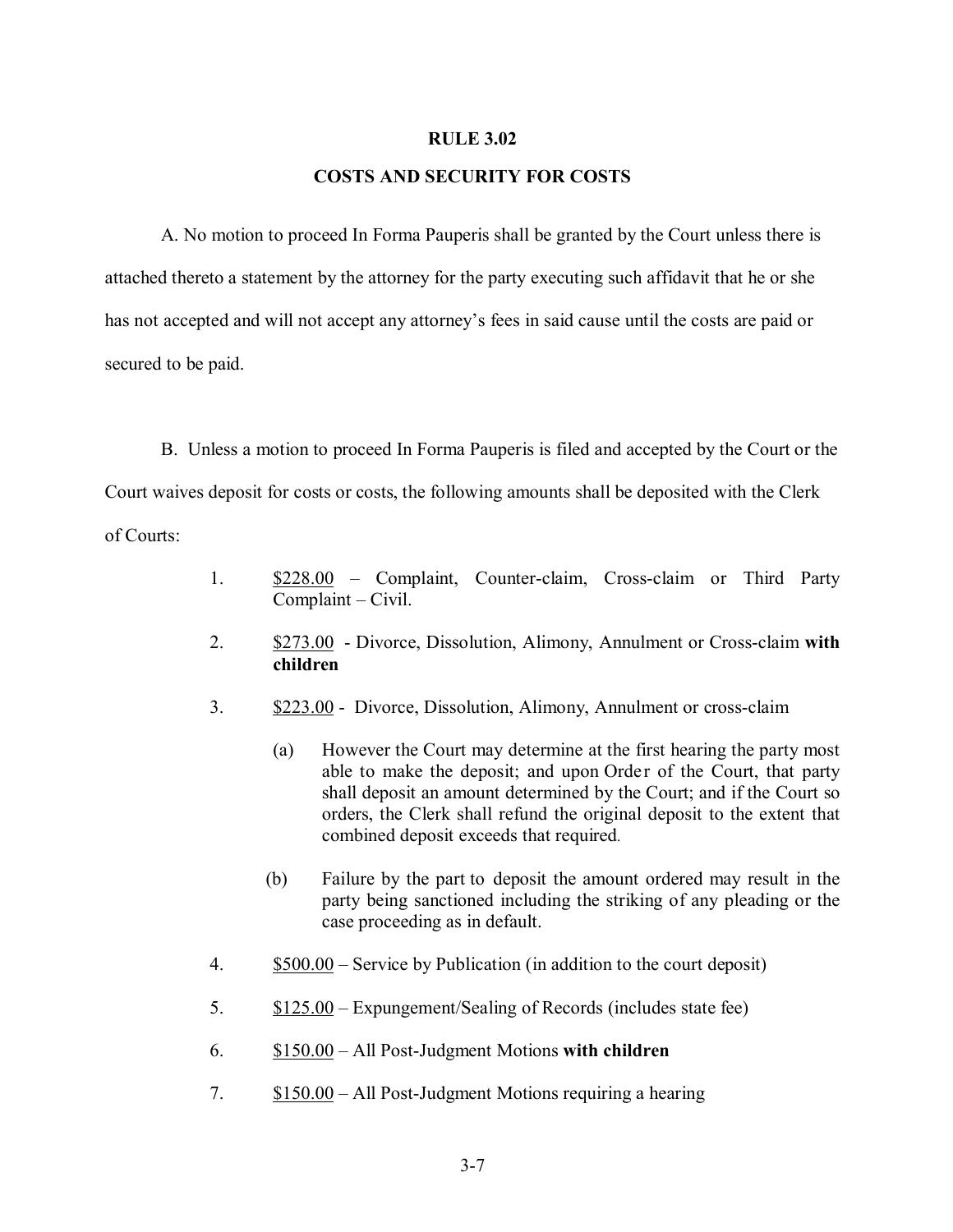- 8. \$ 25.00 Any Motion with Consent Judgment Entry modifying a previous final Judgment Entry or Decree of Dissolution of Marriage - \$plus \$2.00 per page journal charges. If A-OK ordered, the parties are to pay directly to A-OK program.
- 9. \$150.00 Execution, or Order in Aid of Execution, Debtors Exam, Garnishments
- 10.  $$100.00$  Cognovit notes
- 11. \$ 25.00 Service by Foreign county sheriff (for each service)
- 12. \$ 27.00 Certificate of Judgment from another court
- 13. \$ 32.00 Certificate of Judgment from the State of Ohio (includes release)
- 14. \$ 25.00 Certificate of Judgment making and filing
- 15. \$ 8.00 Judgment Certificate make and send to another court
- 16. \$ 33.00 Foreign Judgment (per Am.S.B. No. 23)
- 17. \$ 5.00 Certificate of Judgment release
- 18. \$ 5.00 Recording of Notary Public Commission
- 19. \$ 7.00 Recording of Notary Public Commission with oath
- 20.  $\frac{\$ \, 2.00 \text{Acknowledging all instruments in writing}}{}$
- 21. \$ 7.50 Victims of Crime Application filing payable to: Clerk of Courts
- 22.  $$ 25.00$  Court Reporter Trials
- 23. Certified copy requests \$.25 per page, plus \$1.00 per cert ification certificate, not added to costs paid by party requesting.
- 24. If a party is due a refund of deposit in any case, before making said refund, the Clerk of Courts may apply said refund to any court costs then owed by the said party.
- C. Unless a poverty affidavit is filed and accepted by the Court, the following amounts shall be paid to the Clerk of Courts:
	- 1. \$27.00- Judgment lien from another Court;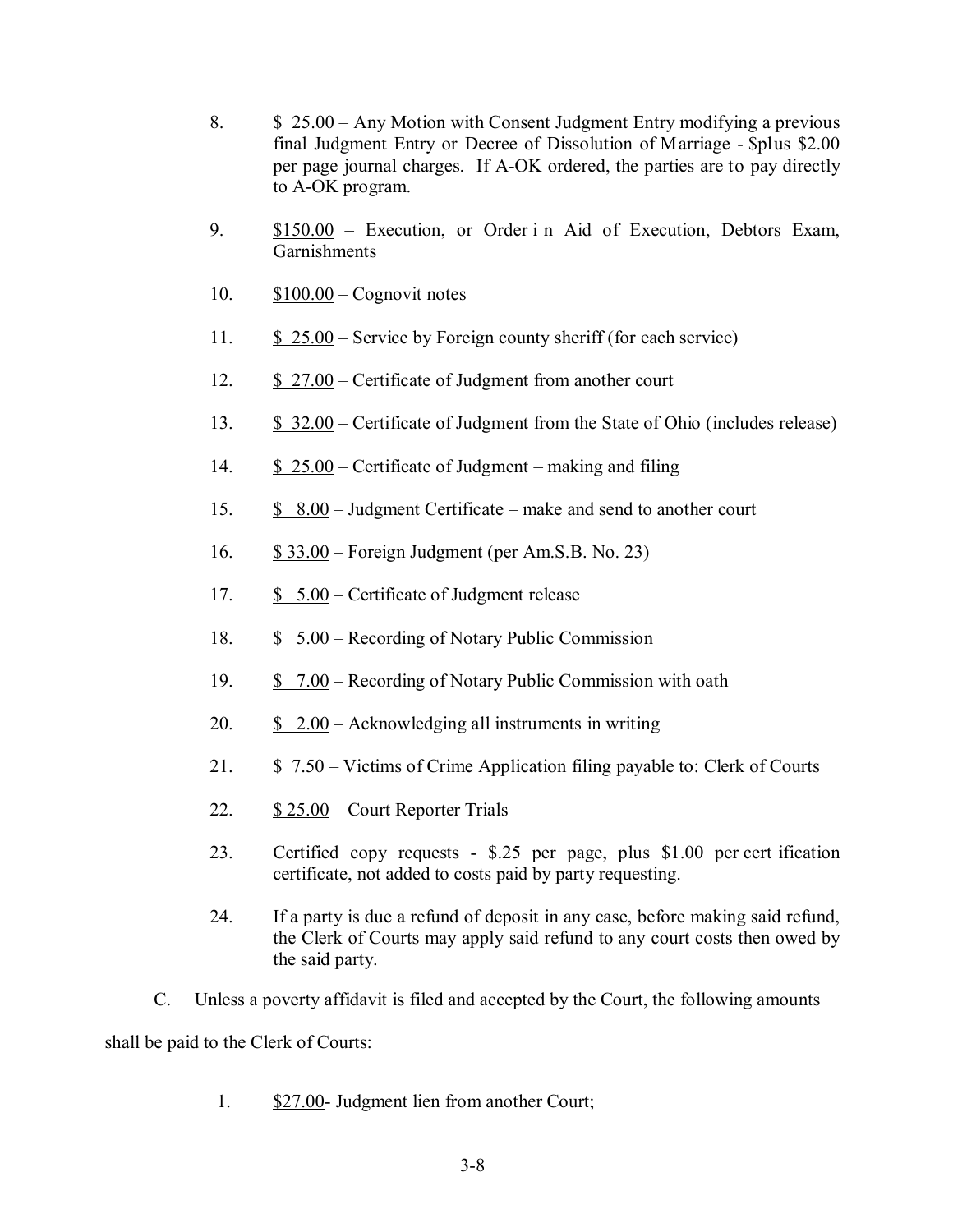- 2. \$25.00 Judgment lien from this Court;
- 3.  $\frac{\$}{\$}$  .25 Copy fee per page for the first 25 pages; \$ .12 - per page for the next 75 pages; \$ .06 - per page thereafter.
- 4. Facsimile documents:
	- (a) A use fee of \$2.00 plus \$1.00 per page pa yable to the Clerk of Courts for transmitting from the Clerk's electronic facsimile machine. No fee for use of the Clerk's electronic facsimile machine shall be charged for cases involving Domestic Violence.
	- (b) The costs ass ociated with facsimile transmissions shall b e billed immediately to the party either transmitting or requesting receipt of facsimile copies.
	- (c) If the attorney requires a file-stamped copy to be returned to him or her and has not provided a copy for this purpose or if the attorney has not provided a copy for the judge's file, the charge for making copies will be \$.25 per page for the first twenty-five (25) pages, \$.12 per page f or the n ext seventy-five  $(75)$  pages, and \$.06 per page thereafter. (See Local Rule  $3.01(F)(5)$ ).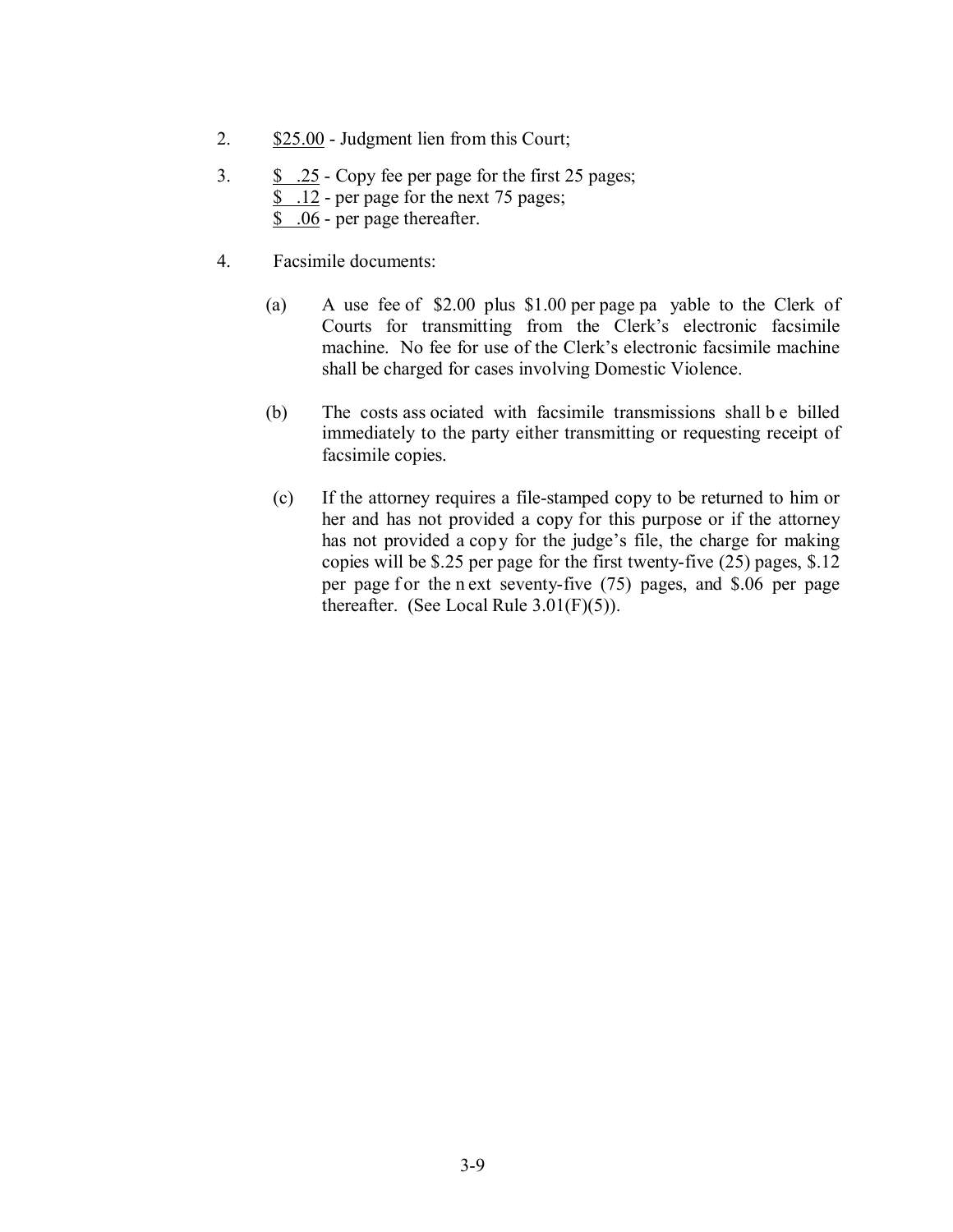D. If a check or other negotiable instrument for deposit for costs is dishonored for any reason, the filing may be dismissed by the Court after ten (10) days notice is given to the filer for failure to pay the required security for costs.

 E. If at any time the deposit for costs becomes insufficient in any case, the Clerk shall require of the appropriate parties an additional deposit in an a mount sufficient to secure the reasonably anticipated costs.

 F. When a judgment entry orders payment of costs by a party who has a deposit with the Clerk, the costs shall be deducted from that party's deposit, if sufficient, and any balance shall be returned to the depositor. If, however, the deposit is insufficient or that party has no deposit, then the amount still due shall be deducted from any deposit held in the case. If there is a failure to pay within sixty (60) days from the Clerk's cost statement by the party so ordered, the Clerk shall deduct the costs from any deposit held in their case. The Clerk shall bill the party ordered to pay costs for any deficiency. Upon payment, the Clerk shall refund the deposits to the appropriate party.

 G. If notice of voluntary dismissal is filed by a plaintiff or an appellant, the dismissal shall be at the cost of the dismissing party, unless otherwise ordered.

 H. When the final judgment entry does not specify who is to pay costs, the Clerk shall deduct the costs equally from any deposits held and refund the remainder. If the deposits are insufficient to satisfy the Court costs, the clerk shall then assess the excess costs to the parties equally unless otherwise ordered.

3-10